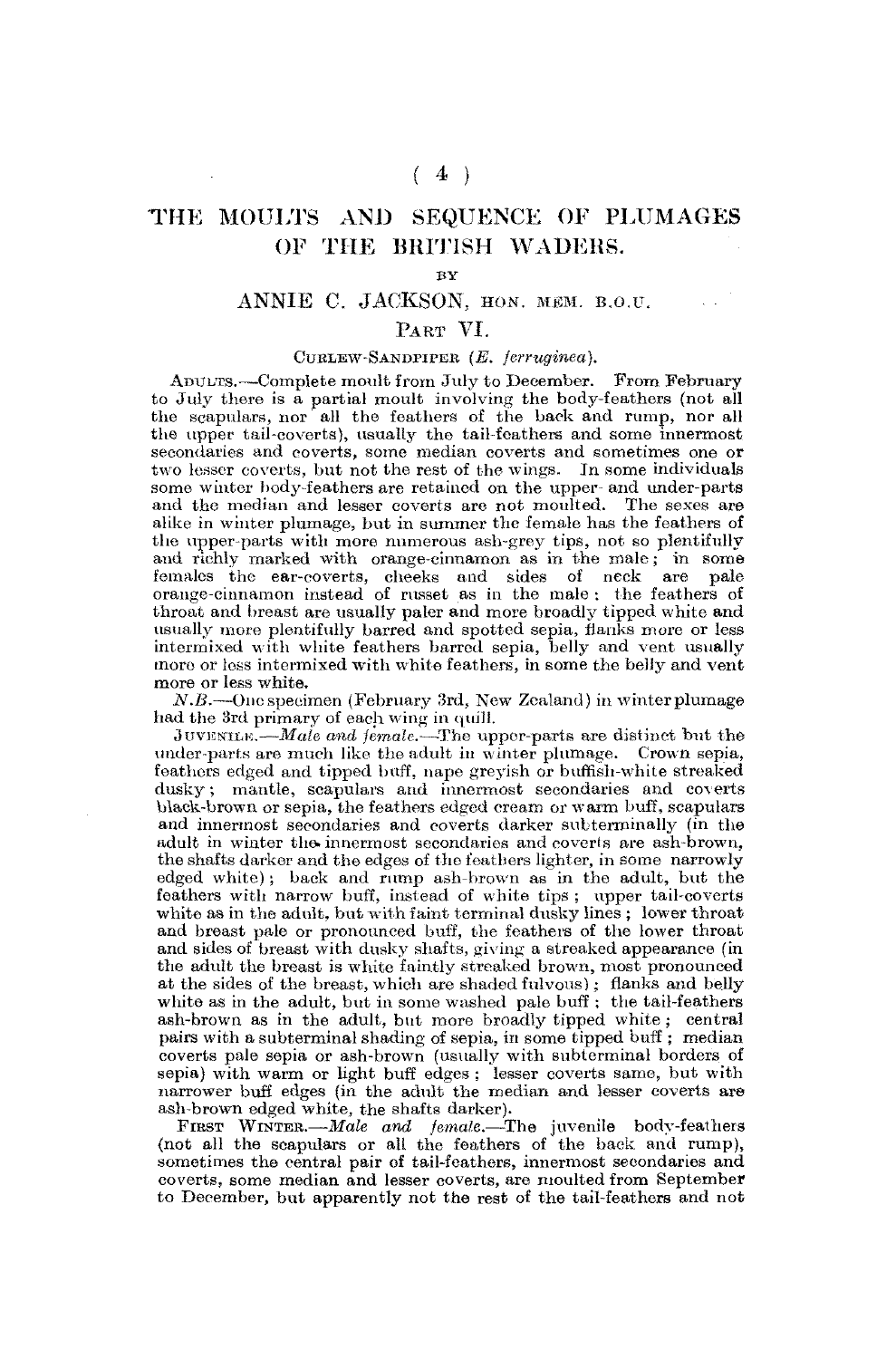the rest of the wings. After this moult the birds are like the adults, but are distinguished by the light buff edgings to the median coverts (especially the innermost) and lesser coverts.

FIBST SUMMER.—None examined. Several first winter birds shot in spring were in full moult into winter plumage and were moulting. the wings as well. Possibly these were abnormal.

#### LITTLE STINT *(E. m. minuta).*

ADULTS.—-Complete moult from August to December. From. March to May there is an almost complete moult involving the bodyfeathers, tail-feathers, primaries, secondaries and their coverts,, innermost secondaries and coverts, some me lian and lesser coverts. There is a distinct winter and summer plumage. The sexes are alike.

JUVENILE.—*Male and female*.—Upper-parts distinct from the adult but the under-parts much as in the adult in winter. Crown blackbrown, feathers edged light or warm buff ; nape greyish-white streaked, dusky; mantle and scapulars black-brown, some of the scapulars ashy or sepia-brown shaded darker towards the tip, feathers with ochraeeous-tawny, warm buff and cream edges ; back, rump and central' upper tail-coverts black-brown, the feathers edged ochraeeous-tawny ; breast pale ochraceous-buff, at sides streaked dusky, the feathers edged warm buff .(in the adult the breast is white, faintly streaked dusky at sides); remaining under-parts as in the adult; central pair of tail-feathers dark sepia as in the adult, but edged tawny; innermost secondaries and coverts as scapulars (instead of ash-brown shaded sepia centrally as in the adult); median coverts ash-brown or sepia. edged warm buff (instead of ash-brown with lighter edges and dark shafts as in the adult).

FIRST WINTER. — Male and female. — The juvenile body-plumage-(not all the scapulars nor all the feathers of the back and rump) occasionally the central pair of tail-feathers, innermost secondaries and coverts, and some median and lesser coverts are moulted from September to January, but not the rest of the wings or the tail-feathers. After this moult, the birds resemble the adults, but are distinguished by the worn buff edges to the retained juvenile wing-coverts.

FIRST SUMMER.—Moult as in the adult, after which the birds are only distinguished from the adults by the worn buff edges to the retained juvenile innermost median coverts.

#### AMERICAN STINT *(E. m. mimitilla).*

ADULTS.—Complete moult from autumn to December. From March to June there is a moult involving the body-feathers, tail-feathers, innermost secondaries and coverts, some median and lesser coverts. In some individuals one or two winter feathers are retained on the upper-parts. Only a dozen spring birds were examined and none of these was actually moulting the primaries or secondaries, but from the fresh appearance of the remiges in some, it is probable that they are moulted at this season as they are in the Little Stint. The American Stint is smaller than the Little Stint and in winter plumage has the upper breast streaked dusky, not white as in the Litt le Stint, while in summer the upper-parts are darker, the feathers broadly edged ash-brown and less plentifully margined with orange-cinnamon. Sexes alike.

JUVENILE. —- *Male and female.* — Like juvenile Little Stint but upper-parts much darker and the pale ochraceous-buff of the breast narrowly streaked dusky.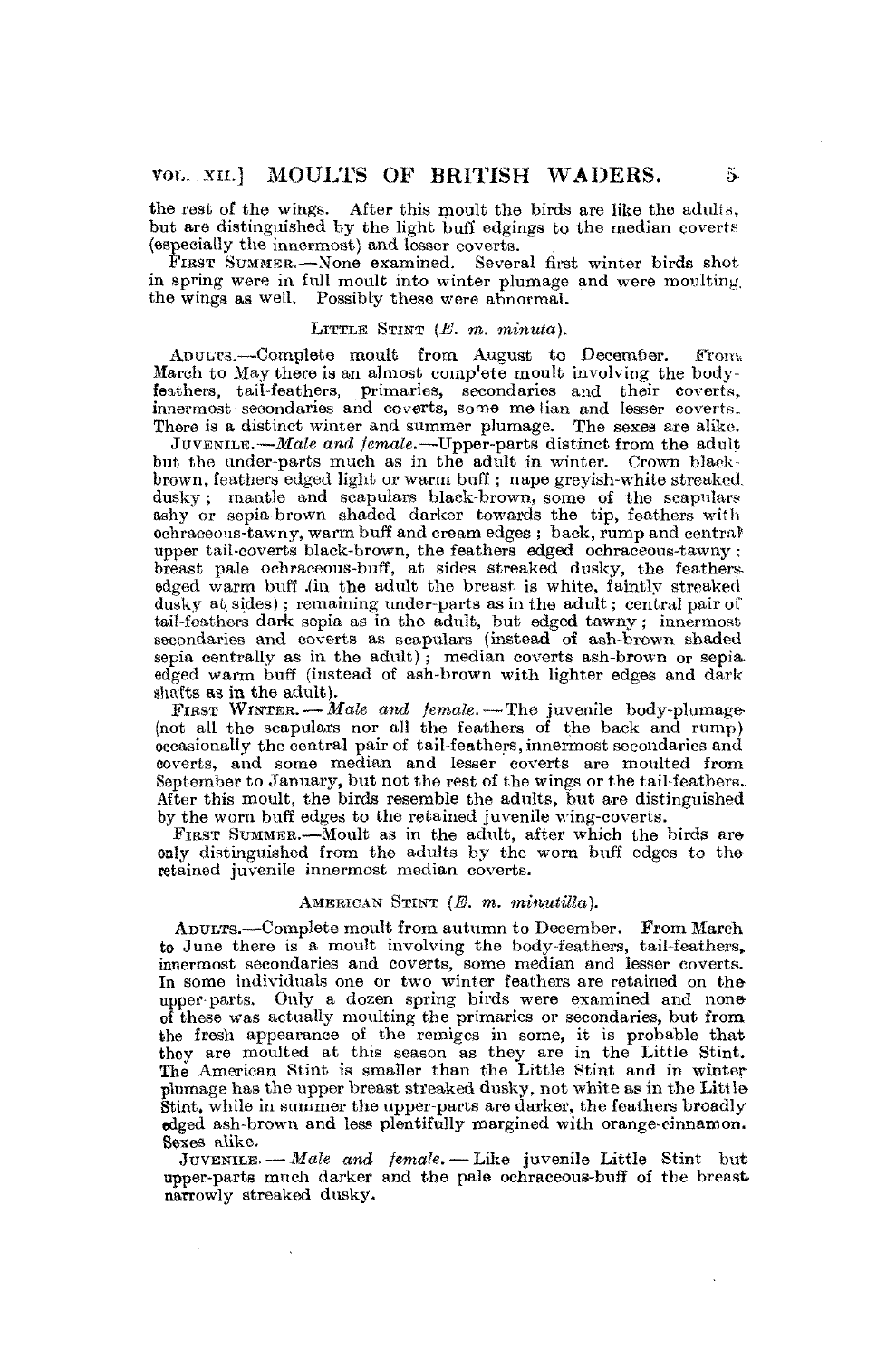FIRST WINTER.—*Male and female.-*—The juvenile body-plumage (not all the scapulars), sometimes the tail-feathers and some innermost secondaries and coverts but apparently not the median and lesser coverts are moulted in autumn but not the rest of the wings. After this moult the birds are like the adults but are distinguished by the worn buff edges to the juvenile median and lesser coverts and tawny edges to innermost median coverts.

FIRST SUMMER.—Moult as in the adult and plumage as in the adult summer, but distinguished by the worn buff edges to the retained juvenile wing-coverts.

#### TEMMINCK'S STINT (B. *temminckii).*

ADULTS.—Complete moult from July to December. From February to May there is an almost complete moult involving the body-feathers, tail-feathers (often the central pair only and sometimes none of the tail-feathers), the primaries and secondaries and their coverts and some median and lesser coverts. (In some specimens some winter feathers are retained on the upper-parts.) The winter and summer plumages are distinct and the sexes are alike.

JUVENILE.—*Male and female*.—Upper-parts distinct from the adult, but the under-parts like the adult in winter ; crown sepia, the feathers edged warm buff ; nape ash-brown, the feathers faintly edged buff ; mantle and scapulars olive brown, the feathers fringed warm buff and some shaded sepia centrally and others subterminally bordered sepia; back, rump and central upper tail-coverts sepia or blackbrown as in the adult but the feathers edged warm buff ; ear-coverts, cheeks and sides of neck warm or light buff streaked dusky (instead of ash-grey tinged brown, some of the feathers of cheeks in some edged light buff or white giving a streaked appearance as in the adult) ; lower throat and breast ashy, the feathers suffused and tipped warm or light buff, remaining under-parts as in the adult (in the adult the breast is washed with pale ashy-fulvous, the feathers tipped ashy-white), tail-feathers as in the adult, but all except the three outer pairs edged warm buff: wing as in the adult but innermost secondaries and coverts and median coverts as mantle ; lesser coverts black-brown, the feathers tipped warm buff (in the adult the innermost secondaries and coverts are sepia tinged olive and the median and lesser coverts are ashy-grey tinged brown with the shafts darker).

FIRST WINTER.—*Male and female.—The* juvenile body-feathers (not all the scapulars nor all the feathers of the back and rump), sometimes the central pair of tail-feathers, innermost secondaries and coverts and some median and lesser coverts are moulted from August to December, but not the rest of the wings. After this moult, the birds are like the adults, but are distinguished by the retained juvenile feathers of the back and rump when not too abraded and by the worn buff edges to the retained juvenile wing-coverts.

FIRST SUMMER.—Moult as in the adult and the birds are like the adults, but distinguished by the retained juvenile median and lesser coverts.

#### AMERICAN PECTORAL SANDPIPER *(E. maculata).*

ADULTS.—Complete moult in autumn and winter, which, judging from the material examined, commences in August with the body-feathers and sometimes some innermost secondar es, the moult of the rectrices and remiges taking place in winter and early spring. From February to June there is a partial moult involving the body-feathers (not all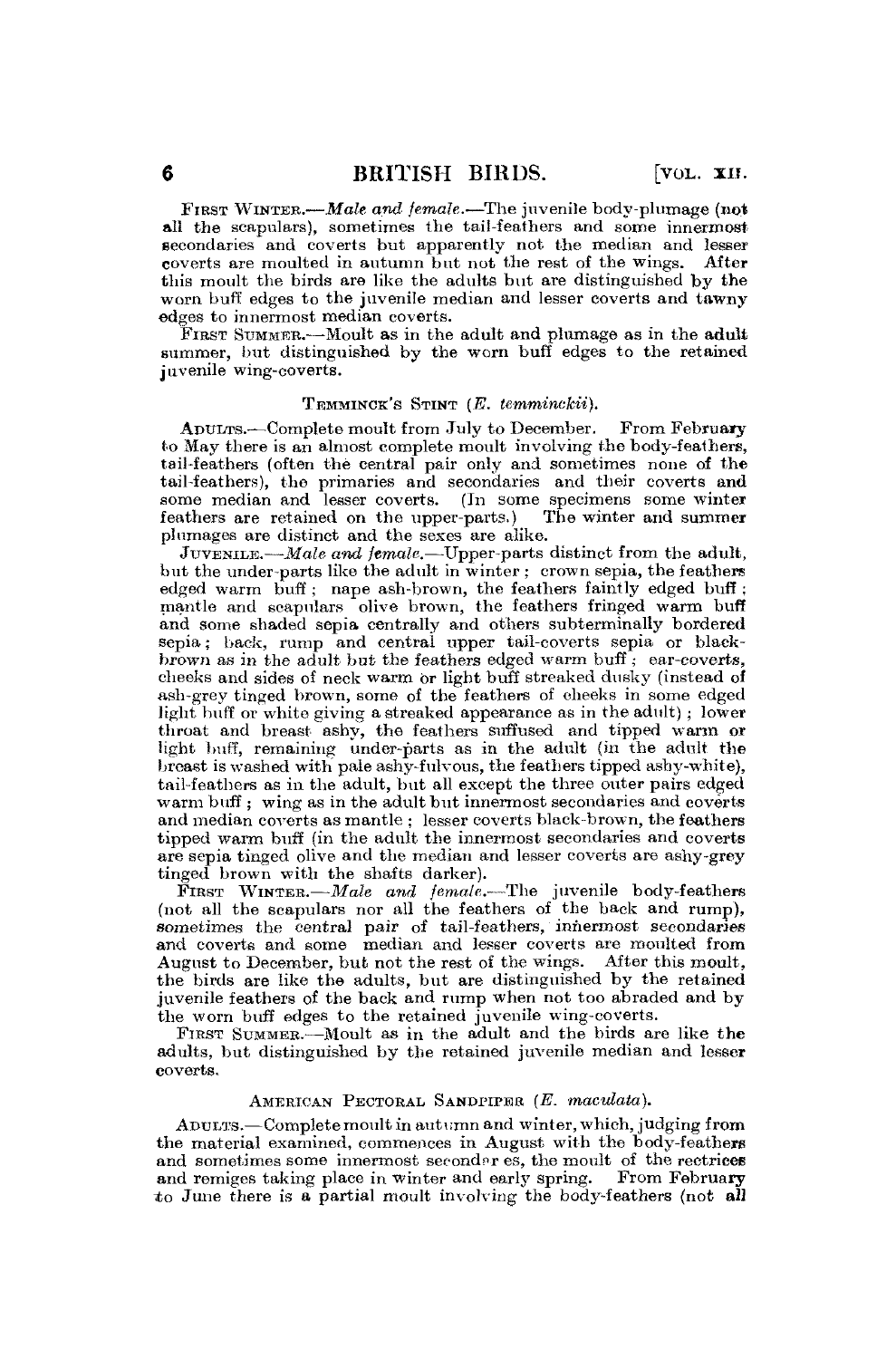the scapulars and apparently not the feathers of the back and rump), occasionally the central pair of tail-feathers, some innermost secondaries and coverts, and some median and lesser coverts, but not the rest of the wings nor apparently the rest of the tail-feathers. In some specimens some winter feathers are retained on the upper-parts. The winter and summer plumages differ chiefly in the coloration of the upper-parts. The sexes are alike in plumage but the wings of the females average shorter than those of the males.

*N.B.*—In some examples the wing-moult is not completed till February or March.

One male, Rio Cilmaiguen, 22/2/91, moulting primaries, also body-feathers; the new feathers appear to be those of the summer plumage.

JUVENILE.—*Male and female,*—Resembles the adult in summer plumage ; the crown is black-brown, the feathers edged tawny as in the adult: nape heavily streaked black-brown or sepia, the feathers edged at sides light ochraceous-buff as in the adult; mantle, scapulars and innermost secondaries and coverts blaek-brown, the feathers edged tawny, ochraceous-buff and creamy-white (in the adult these parts are blaek-brown without the cream edges, the feathers tipped ash-brown and more or less edged at sides light ochraceous-buff and cinnamon, which in some specimens completely replaces the ash-brown edges; innermost secondaries and coverts blaek-brown edged tawny of oehraeeous-huff); remaining upper-parts as in the adult; throat and breast light buff streaked sepia (instead of ashy-fulvous, with tha feathers heavily streaked dusky brown and fringed white or pinkish-buff as in the adult); remaining under-parts and tail-feathers as in the adult; wing as in the adult in winter but the median and lesser coverts sepia or black-brown edged tawny, ochraceous or light buff (instead of sepia, edged ash-brown with the edges in some tinged light pinkishcinnamon as in the adult).

FIRST WINTER AND SUMMER. (None examined.)  $\partial$ , Buenos Ayres, Oct. 27th, with juvenile wing-coverts and moulting mantle and scapulars; one (November) moulting head,nape, mantle and under-parts, no other moult; one (December) still in juvenile plumage and not moulting. First winter birds are probably the same as adult winter, but distinguished by the juvenile wing-coverts.

# SIBEBIAN PBCTOBAL SANDPIPER *(E. acuminata).*

ADULTS.—The body-feathers are moulted in autumn, but the reetrices and remiges are not renewed till winter or early spring. From February to May there is a partial moult involving the body-feathers (apparently not all the scapulars nor all the feathers of the back and rump), sometimes the tail-feathers, some innermost secondaries and coverts and usually some median and lesser coverts but not the rest of the wings. In some individuals some winter body-feathers are retained. In autumn, the body-moult does not apparently commence before September*;* two September specimens were moulting the bodyfeathers, one in November was moulting the mantle.but not the wings, November and December birds examined were moulting the remiges, while one or two February examples were in full wing-moult and were getting summer feathers on the body. From the data given above it will be seen that the autumn and spring moults merge one into the other. The winter and summer plumages differ in coloration. The sexes are alike.

JUVENILE.—*Male and female*.—Like the adult in summer plumage,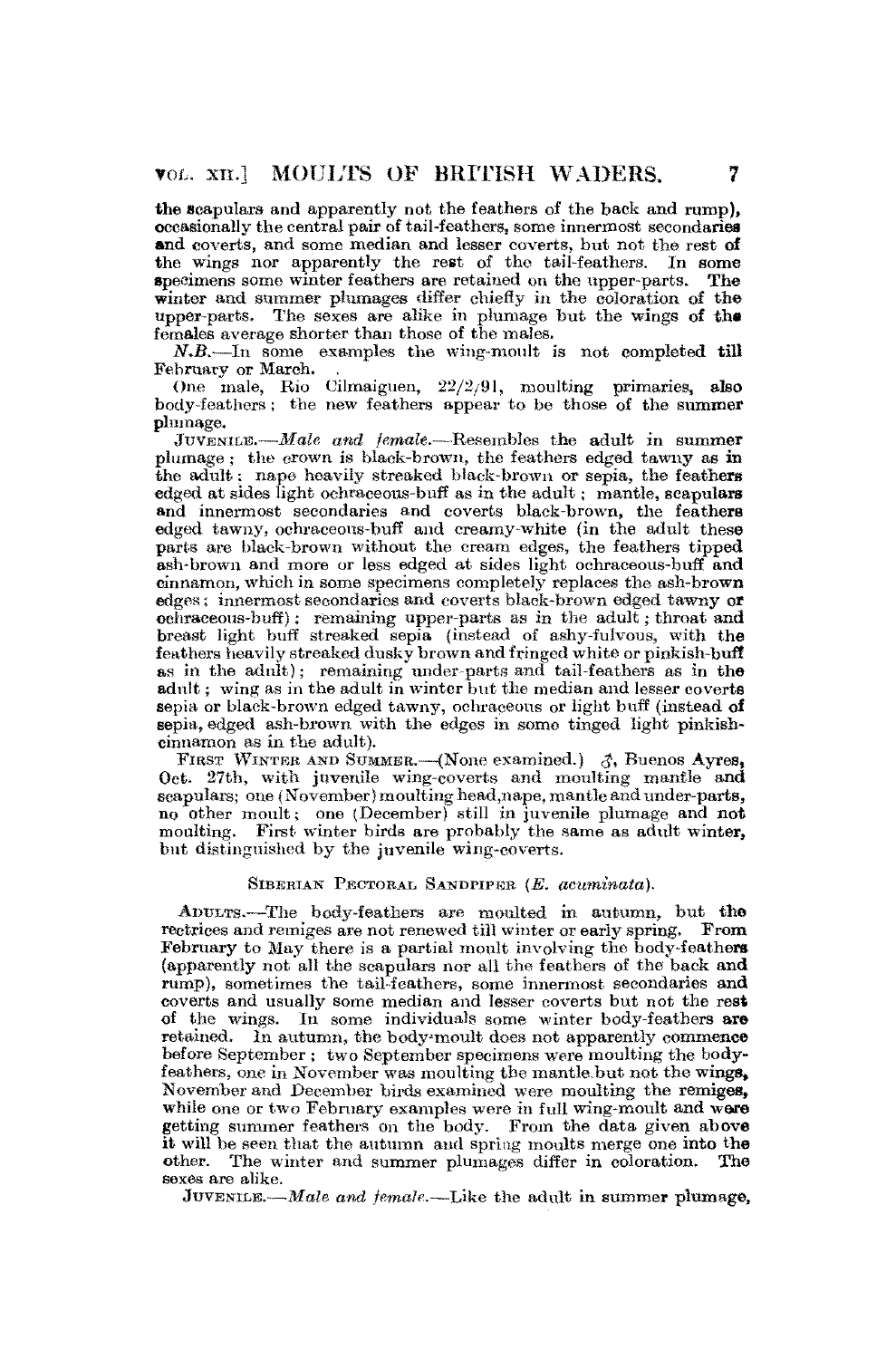but the blaok-brown mantle and scapulars are edged with oehraeeousbuff, ochraeeous-tawny and cream instead of with orange or pinkishcinnamon and light ash-brown as in the adult; chin white, lower throat warm buff streaked sepia, breast buff slightly streaked sepia at sides and flanks white washed buff (in the adult the chin and throatare white heavily spotted with sepia, the lower throat and breast pinkish-cinnamon, the feathers with white edges and spots or wavy V-shaped bars of dusky brown, while the flanks are white or tinged pinkish-cinnamon and similarly barred); innermost secondaries and coverts sepia or black-brown broadly edged ochraceous-tawny or orange-cinnamon (not sepia edged orange-cinnamon and ash-brown as in the adult) ; median and lesser coverts sepia margined buffy-white or ochraceous-buff, the innermost median coverts edged oehraceoustawny or ochraceous-buff (in the adult the new median and lesser coverts are ash-brown fringed pinkish-cinnamon and the innermost median coverts ash-brown edged white).

FIRST WINTER.—*Male and female*.—The juvenile body-feathers (apparently not all the scapulars and not the feathers of the back and rump), sometimes the central pair of tail-feathers, some innermost secondaries and coverts, are moulted from October to January, but apparently not the rest of the wings or the tail-feathers. After this moult the birds resemble the adults in winter, but are distinguished by the worn edges of the juvenile wing-eoverts least abraded on the innermost median coverts (in the adult in winter plumage the median and lesser coverts are ash-brown with dark shafts and whitish edges),

*N.B.*—One bird, January 25th, is acquiring first winter feathers on the body and is also moulting the remiges, innermost secondaries and coverts, some median and lesser eoverts. Very few first winter specimens were examined.

FIRST SUMMER.—-Apparently not to be distinguished with certainty from the adult summer.

*N.B.*—-One February specimen examined was moulting the wings and also acquiring summer plumage.

#### BAIHD'S SANDPIPER *(E. bairdii).*

ADULTS.—Complete moult from August to February or even March ; from the few specimens examined it appears that the body-moult commences in August but the wing-moult is deferred till winter and early spring, judging by several examples with the 2nd primary in quill in February and March; one bird, March 10th, had the 2nd primary in quill and was getting summer feathers on the upper-parts. There is a partial spring moult involving the body-feathers, but apparently not usually the tail-feathers, or the wings. The winter and summer plumages are rather alike, but in summer the upper-parts are darker, the feathers with broad edges of light buff and sandy-brown. Sexes alike.

*N.B.*—One, Uruguay,' April 4th, had the 2nd primary in quill and the rest of the wings, except the median and lesser coverts, new, the tail-feathers new, the central pair being as in winter but edged with buff, the new innermost secondaries and coverts were sepia, edged with orange-cinnamon.

JUVENILE. — Male and female. — Resembles the adult in winter plumage, but the crown and nape are sepia, the feathers edged sandy or pinkish-buff (instead of ash-brown with the feathers streaked darker sepia centrally and edged pinkish-buff as in the adult); mantle and scapulars dark sepia, the feathers with fairly broad white edges, some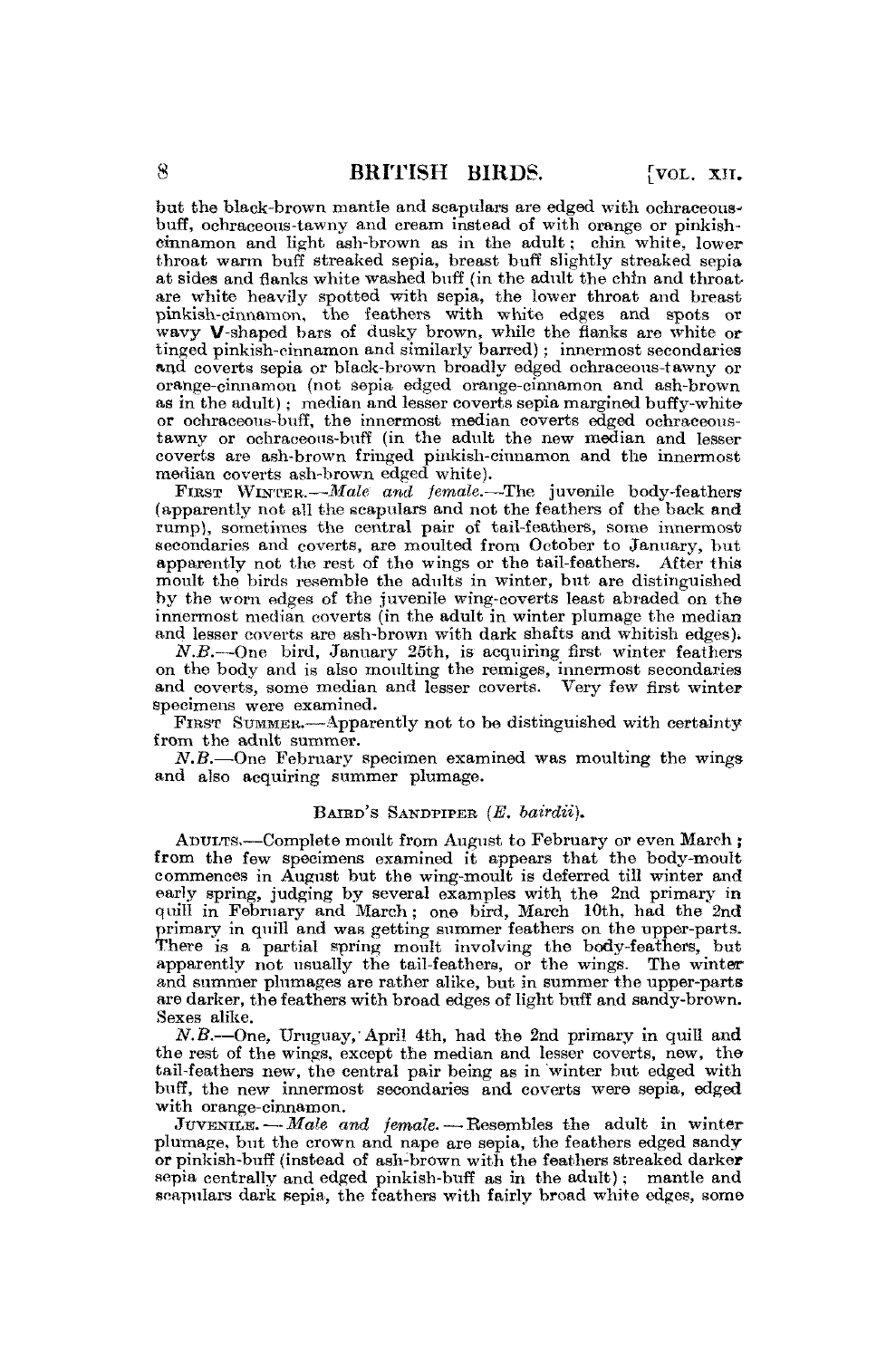shading into ash-brown towards the tip (in the adult the mantle and scapulars are ash-brown edged pinkish-buff, the shafts and centres of the feathers sepia and without white edges); back, rump and central upper-tail coverts black-brown, the feathers edged pinkish-buff (instead of sepia, edged sandy-buff as in the adult); lateral upper tail-covertsas in the adult; breast more pinkish-buff than in the adult and faintly streaked dusky (in the adult the feathers of the breast have the shafts mostly brown, giving a streaked appearance); tail-feathers as in the adult, but the central pair edged buff instead of ash-brown or white as in the adult; wing as in the adult, but the innermost secondaries and coverts and median and lesser coverts sepia or ash-brown edged white and pinkish-buff (in the adult the innermost secondaries are sepia edged sandy and the median and lesser coverts ash-brown with pinkish-buff edges and shaded darker centrally).

FIRST WINTER. — Male and *jemale*. — The juvenile body-feathers (not all the scapulars and not the feathers of the back and rump), some innermost secondaries and coverts, and some median and lesser coverts are moulted in autumn, but not the rest of the wings and not the tail-feathers in the specimens examined. After this moult the birds are like the adults, but are distinguished by the white or buffywhite edges to the juvenile wing-coverts.

FIRST SUMMER.—Moult as in the adult and apparently the first summer bird cannot be distinguished with certainty from the adult summer.

# BONAPARTE'S SANDPIPER (E. fuscicollis).

ADULTS.—Complete moult from August to January ; the body-moult takes place in August and September while the moult of the remiges is delayed till winter (January) or early spring (February and March), judging by the specimens examined. In spring there is a partial moult involving the body-feathers (not all the feathers of the back and rump or all the tail-coverts), apparently the tail-feathers, occasionally some innermost secondaries and coverts, but not the rest of the wings. The winter-moult of the primaries is often not completed before the spring-moult commences. The winter and summer plumages are distinct and the sexes are alike.

JUVENILE.—*Male and female.*—Upper-parts distinct from the adult, but under-parts much like the adult in winter plumage; crown streaked sepia or black-brown, the feathers edged at sides tawny ; nape ash-brown, streaked darker; mantle and scapulars sepia or black-brown, the feathers broadly edged tawny and tipped white; back, rump and central upper tail-coverts sepia as in the adult, but the feathers edged tawny instead of greyish-white; under-partswhite as in the adult winter, but the breast washed light buff instead of pale ashy-brown, the feathers edged white and narrowly streaked and spotted sepia or dusky brown as in the adult; tail-feathers as in the adult; wing as in the adult but the innermost secondaries and coverts sepia edged tawny, instead of sepia shading to ash-brown at the edge of the feather as in the adult; median and lesser coverts sepia with broad white or light buff edges and some of the innermost median coverts edged tawny (in the adult the median and lesser coverts are sepia with ash-white edges).

FIRST WINTER. — Male and female. — The juvenile body-plumage (not all the scapulars nor all the feathers of the back and rump) in gome, some innermost secondaries and coverts, but usually not the rest of the wings and not the tail-feathers in the specimens examined are moulted from September to January. After this moult the birds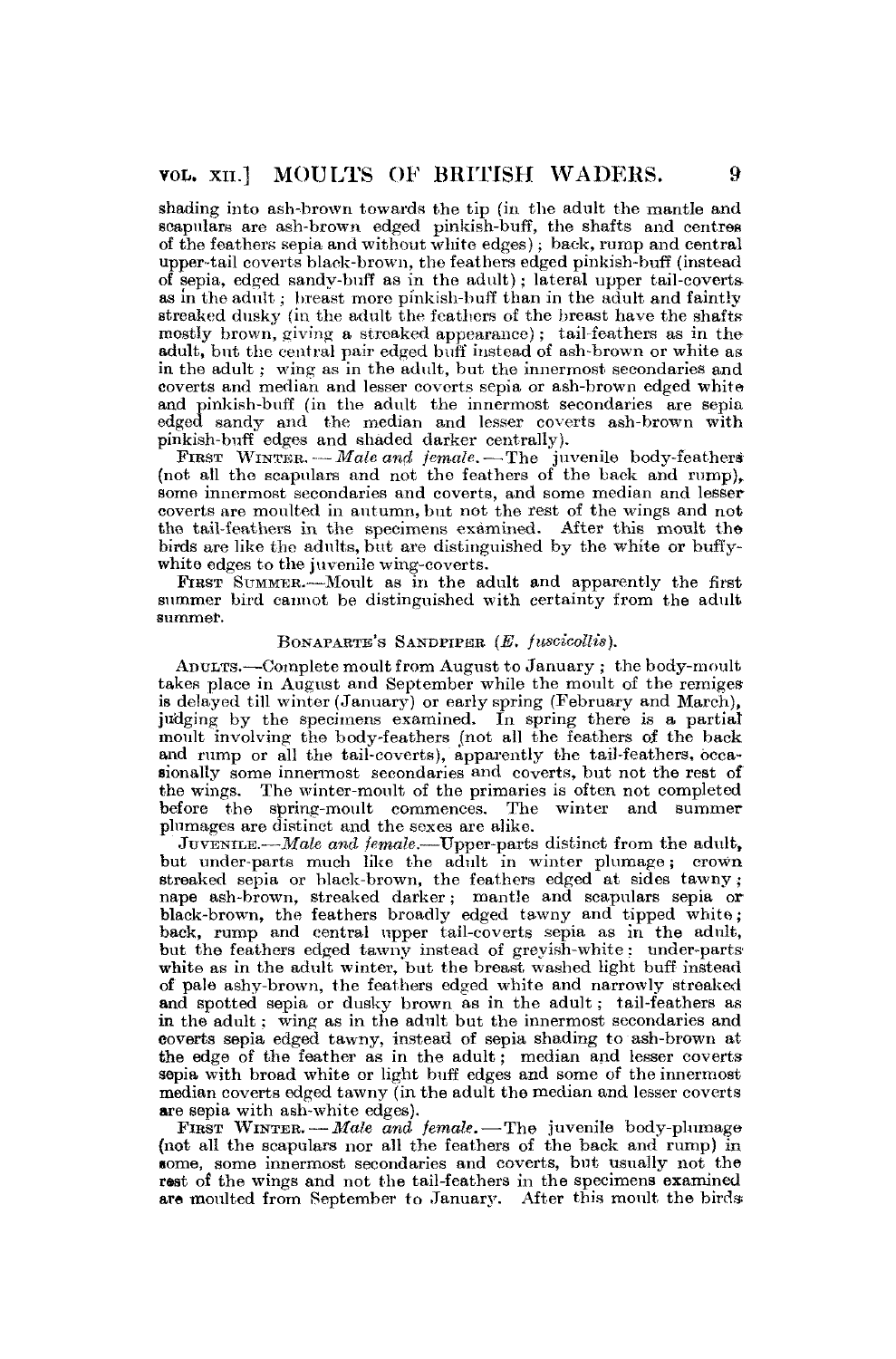are like the adults, but are distinguished by having tawny edges to the feathers of the back and rump and innermost median coverts and light buff edges to some median and lesser coverts.

*N.B.*—Three January specimens examined were moulting the primaries, greater coverts, innermost secondaries and coverts and median coverts and were getting winter feathers on the mantle.

FIRST SUMMER.—(Not examined.)

### BUFF-BREASTED SANDPIPER (E. subruficollis.)

ADULTS.—Complete moult in autumn (but very few specimens moulting remiges examined). In spring there is a partial moult involving the body-feathers (not all the scapular's), sometimes the tail-feathers, some innermost secondaries and coverts and apparently some median and lesser coverts, but not the rest of the wings. There is no difference in coloration between the winter and summer plumages. The sexes are alike in plumage but the female is much smaller than the male.

*N.B.*—One specimen Buenos Ayres, 20/2/76 with 2nd primary in quill and moulting the body-feathers, the tail-feathers new ; one June 2nd with 2nd primary in quill and in body-moult;  $\varphi$ , Buenos Ayres, 14/6/99 with 2nd primary in quill and in body-moult.

JUVENILE.—*Male and female.*—Like the adult, but the feathers of the crown narrowly edged light, instead of sandy, buff as in the adult; mantle and scapulars black-brown, the feathers edged creamy-white, the long scapulars olive-brown edged creamy-buff (in the adult these parts and the back, rump and upper tail-coverts are blackish olive-brown, broadly edged sandy- or pinkish-buff); back, rump and upper tail-coverts sepia, the feathers darker towards the tip and with narrower edges of warm or pinkish buff; sides of neck sandy-buff minutely spotted dusky instead of uniform pinkish-buff as in the adult, remaining under-parts as in the adult; tail-feathers usually without the brown specklings; inner-webs of the primaries minutely and closely speckled and irregularly barred olive-brown (in the adult these speeklings and barrings are larger and further apart, this distinction being most pronounced if the 2nd primaries of the juvenile and adult be compared); inner-webs of the secondaries white towards the base, without, or with only a few, minute specklings and barrings of olivebrown, instead of boldly marked, barred or freckled sepia or black-brown as in the adult; innermost secondaries olive-brown shading to lighter brown, edged sandy or pinkish-buff and tipped cream (in the adult blackish olive-brown shading to olive-brown at edges); median coverts sandy-brown with cream buff edges and a subterminal bar or central streak of sepia, the inner median and lesser coverts sepia with subterminal darker bars and edged pinkish-buff (in the adult the median and lesser coverts are pinkish-buff, shading to sandy-brown at base and with irregular black-brown Y, V or semicircular markings).

FIRST WINTER AND SUMMER.—(Not examined.)

## PURPLE SANDPIPER *(E. m. marilima).*

ADULTS.—Complete moult from August to November. In spring there is a partial moult involving the body-feathers (apparently not all the scapulars and not the feathers of the back and rump, nor the upper tail-coverts), sometimes some innermost secondaries and their coverts (apparently not the median and lesser coverts, but not many specimens in spring moult examined), but not the tail-feathers and not the rest of the wings. The winter and summer plumages differ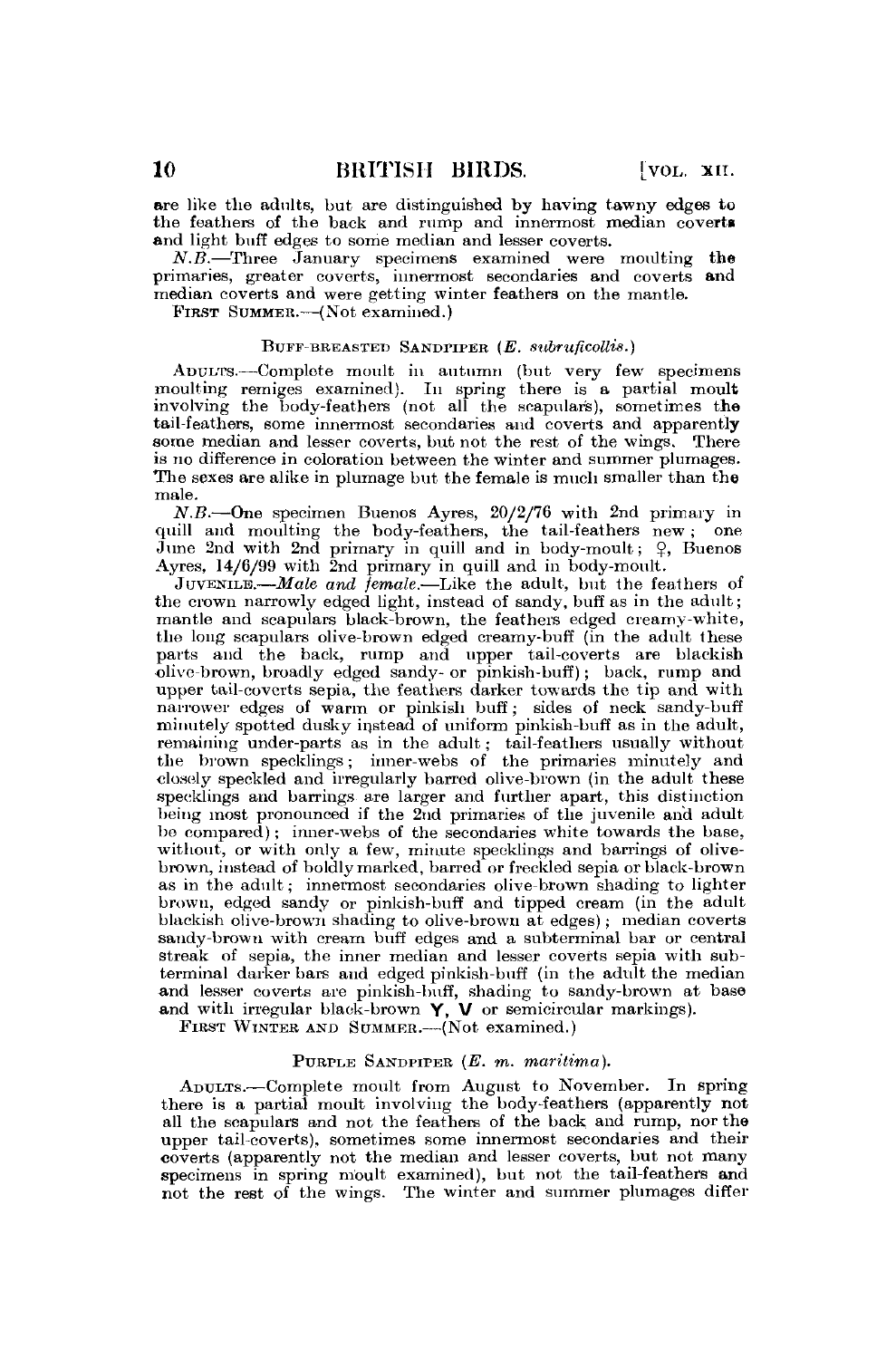in coloration. The sexes are alike in plumage but the wings and bills of the females are longer.

JOVENIKE.—*Male and female,-*—Like the adult in winter plumage, but the feathers of the crown sepia faintly tipped cream (in the adult the crown is sooty-black or sooty-brown, the feathers edged dark ash-grey) ; mantie and scapulars dark sepia edged creamy-white (instead of black-brown glossed bronze-purple, the feathers edged dark ash-grey as in the adult), innermost secondaries and coverts and median and some lesser coverts as in adult, but with broad cream-white edges, in some specimens one or two innermost median coverts being tipped pinkish-cinnamon (in the adult the innermost secondaries and coverts are like the mantle and the median and lesser coverts black-brown or sooty-brown narrowly edged greyish-white).

FIRST WINTER. — *Male and female.*—The juvenile body-plumage (not all the scapulars and not the feathers of the back and rump, nor all the tail-coverts) are moulted from September to December, but apparently not the tail-feathers and not the wings. After this moult the birds are like the adults, but are distinguished by one or two retained juvenile scapulars and by the innermost juvenile secondaries and coverts, and median and lesser coverts.

FIRST SUMMER.—Moult as in the adult and the birds are like the adults, but distinguished by the juvenile innermost secondaries and coverts and median coverts.

#### GENUS *Ercunetes,*

## SEMI-PALMATED SANDPIPER (*F. p. pusilla*).

ADULTS.—Complete moult from July to November. From February to May there is a partial moult involving the body-feathers (not all the scapulars nor all the feathers of the back, rump and upper tail-coverts), sometimes the tail-feathers, innermost secondaries and coverts, but not tho rest of the wings. The winter and summer plumages are distinct and the sexes are alike in plumage, but the wings of the females average longer.

*N.B.*-One or two February specimens examined had the 2nd primary in quill, but as a rule the moult of the remiges appears to be completed earlier.

JUVENILE.—*Male and female.*—Resembling the adult in summer plumage but the crown sepia or black-brown, the feathers edged sandy-buff (in the adult the crown is black-brown, the feathers edged pinkish-buff); nape streaked sepia or dusky brown, the feathers edged cream or ashy-white (instead of light or pinkish-buff more heavily streaked sepia or dusky brown as in the adult); mantle and scapulars sepia or black-brown, the feathers edged ochraceous-buff and creamy-white (in the adult the mantle and scapulars are black-brown, the feathers with broad edges of ash-brown, these edges washed pinkish-buff or pinkish-cinnamon especially on the scapulars); back, rump and upper tail-coverts sepia, the feathers with sandy-brown, instead of ash-brown, edges as in the adult. ; under-parts as in the adult, but the upper breast washed buff and streaked dusky brown at the sides but in some the centre of the upper breast is white (in the adult the lower throat and upper breast are white spotted and streaked sepia); tail-feathers as in the adult, but edged sandy-buff; wing as in the adult, but the innermost secondaries and coverts sepia edged ochraeeous-buff and sandy-buff and creamy-whito; median coverts pale sepia or ash-brown edged sandy-buff or cream; lesser coverts sepia edged sandy-buff (in the adult the innermost secondaries and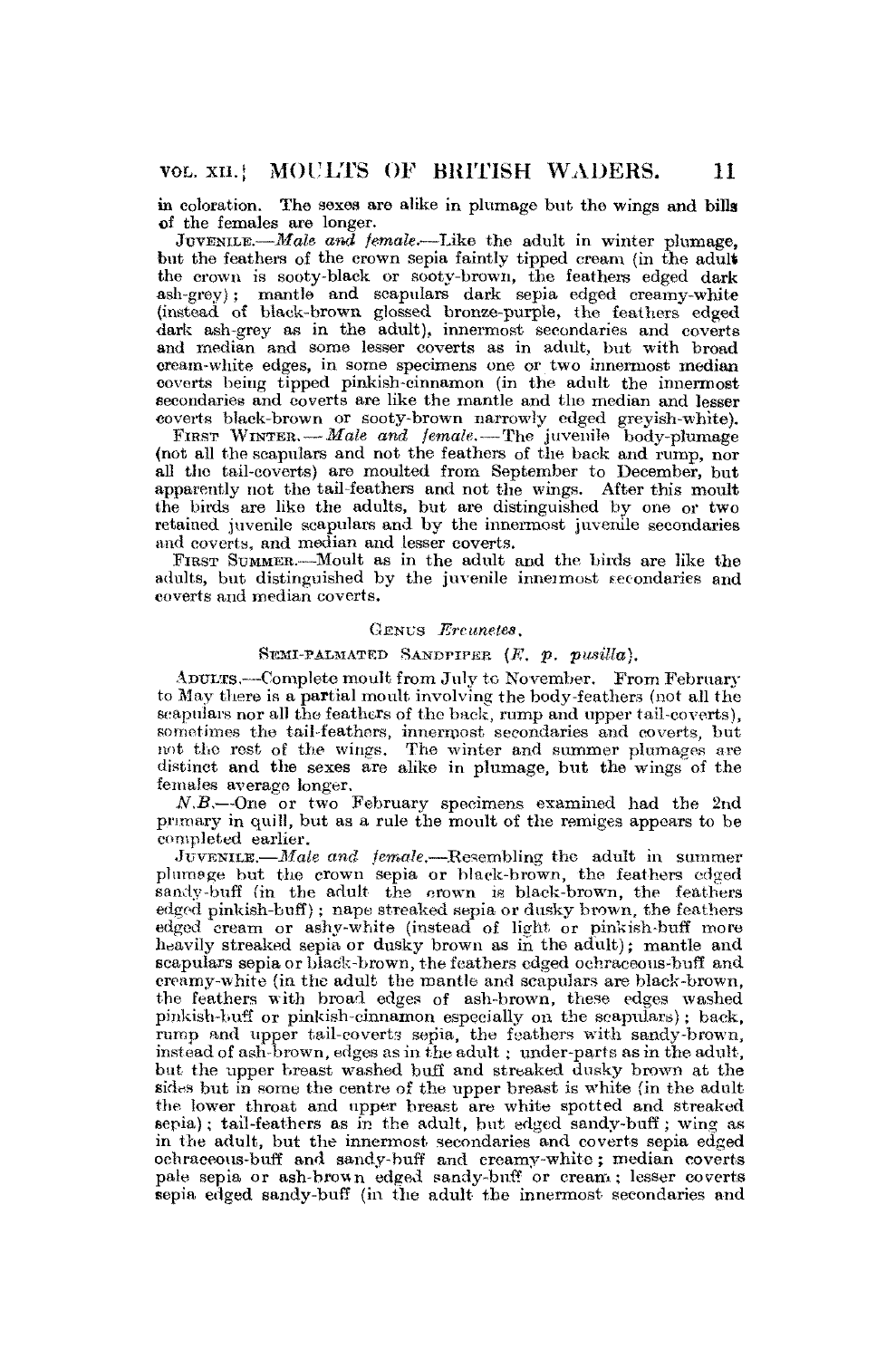ooverts are sepia, shading to ash-brown and faintly tipped white, median and leaser coverts ash-brown faintly tipped white).

FIRST WINTER.—*Male and female.*—The juvenile body-plumage (apparently not all the scapulars nor all the feathers of the back and rump), sometimes the central pair of tail-feathers, innermost secondaries and coverts and some of median and lesser coverts are moulted from September to November, but not the rest of the wings and apparently not the rest of the tail-feathera. After this moult the birds are like the adults, but are distinguished by the creamy and eandy-buff edges to the juvenile wing-coverts, least abraded on the innermost median coverts.

FIRST SUMMER.—Like the adult and only distinguished by the retained juvenile wing-coverts. Only one specimen examined.

### GENUS *Limicola.*

#### BROAD-BILKBD SANDPIPER *(L. f. falcinellus).*

ADULTS. — Complete moult from August to January. From February to May there is a partial moult involving the body-feathers (not all the scapulars nor all the feathers of the back and rump), the central pair of tail-feathers, occasionally all the tail-feathers, innermost secondaries and coverts and a few median and lesser coverts, but not the rest of the wings. The winter and summer plumages are distinct and the sexes are alike.

JUVENILE.—*Male and female.*—Like the adult in summer plumage but has the cheeks and sides of the neck light buff streaked dusky ; lower throat and upper breast white washed warm buff and with narrow streaks of sepia most pronounced at sides of breast (in the adult these parts are white, in some washed warm or cinnamon-buff, heavily streaked and spotted sepia, the centres of the feathers of the upper breast sepia); flanks white washed buff as is usual in the adult, but without the sepia shadings and barrings; innermost secondaries and coverts black-brown edged tawny or warm buff as in adult summer; median coverts sepia edged light buff or white ; lesser coverts black-brown faintly edged white (in the adult in winter the innermost secondaries and coverts are ash-brown shaded sepia centrally, median ooverts ash-brown edged white ; lesser coverts black-brown

narrowly edged white).<br>FIRST WINTER. -- Male and *female*. -- The juvenile body-plumage (apparently not all the scapulars and not the feathers of the back and rump), sometimes the tail-feathers, some innermost secondaries and coverts and some median and lesser coverts but not the rest of the wings are moulted from September to January. After this moult the birds are like the adults, but are distinguished by the retained juvenile median coverts.

FIRST SUMMER.—(Not examined.)

#### GENUS *Macrorhamphus.*

#### RED-BREASTED SNIPE *(M. g. griseus).*

ADULTS.—Complete moult from August to December, exceptional! February (three specimens examined in February were eompletin the wing moult and had the 2nd primary in quill in each ease). From February to June there is a partial moult involving the body-feathers (not all the scapulars nor all the feathers of the back and rump), the central pair of tail-feathers, innermost secondaries and coverts, some median and in some, some lesser coverts, but not the rest of the wings